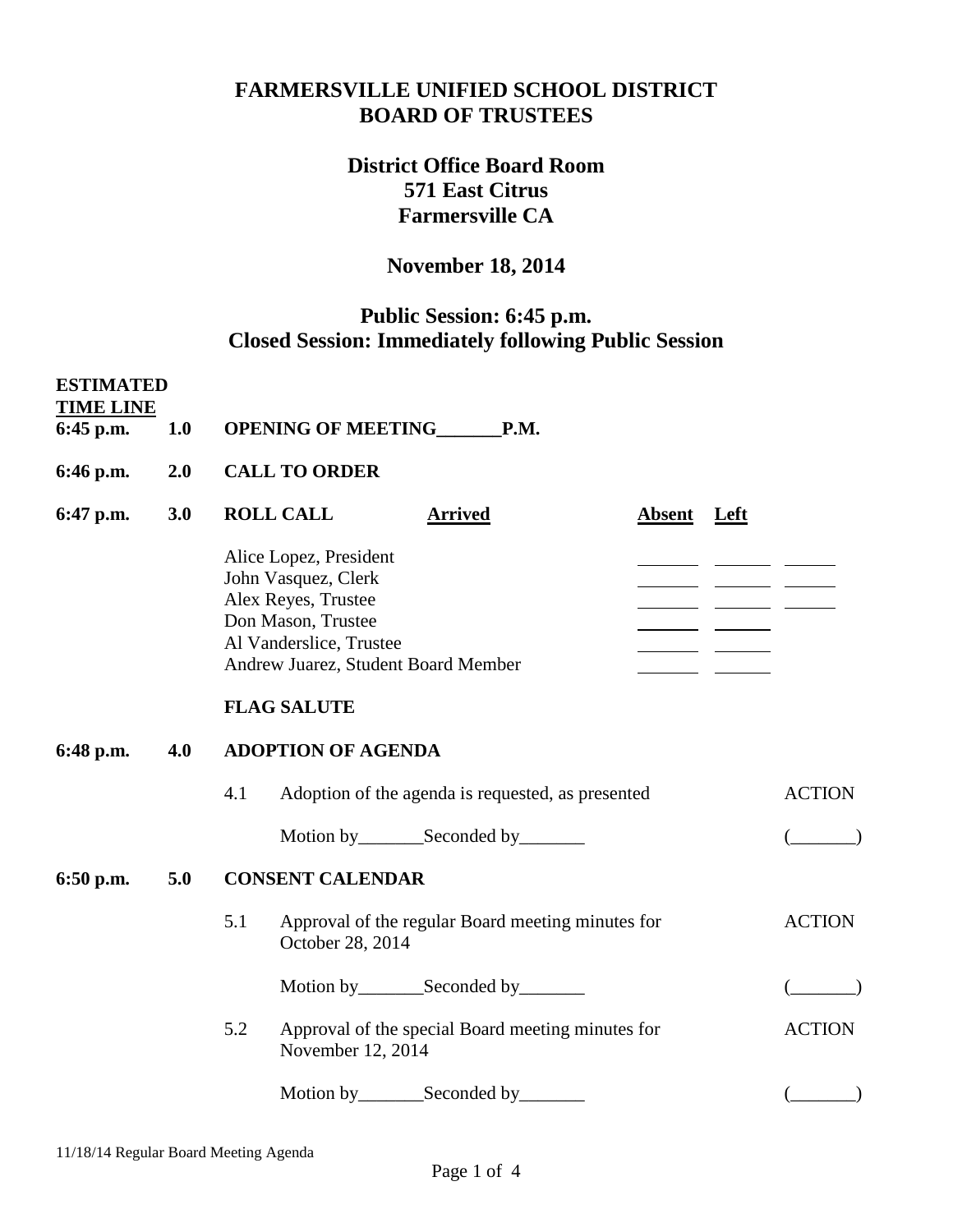|           |             | 5.3                         | Approval of released warrants dated:<br>October 17, 2014 in the amount of \$458,427.20<br>October 20, 2014 in the amount of \$154,846.98<br>October 30, 2014 in the amount of \$152,033.61                                                                                                                                                                                                                   | <b>ACTION</b> |  |  |  |
|-----------|-------------|-----------------------------|--------------------------------------------------------------------------------------------------------------------------------------------------------------------------------------------------------------------------------------------------------------------------------------------------------------------------------------------------------------------------------------------------------------|---------------|--|--|--|
|           |             |                             | Motion by _____________Seconded by ___________                                                                                                                                                                                                                                                                                                                                                               |               |  |  |  |
|           |             | 5.4                         | Approval to attend ACSA Superintendent's Symposium<br>on January 28-30, 2015 in Monterey, CA                                                                                                                                                                                                                                                                                                                 | <b>ACTION</b> |  |  |  |
|           |             |                             | Motion by________Seconded by________                                                                                                                                                                                                                                                                                                                                                                         |               |  |  |  |
| 6:54 p.m. | 6.0         | <b>AWARDS/PRESENTATIONS</b> |                                                                                                                                                                                                                                                                                                                                                                                                              |               |  |  |  |
|           |             | 6.1                         | <b>Student Board Member Report</b>                                                                                                                                                                                                                                                                                                                                                                           |               |  |  |  |
|           |             | 6.2                         | Annual Food Service Report: James Lohry                                                                                                                                                                                                                                                                                                                                                                      |               |  |  |  |
|           |             | 6.3                         | <b>Signature Program Recognition</b><br>Farmersville Jr. High School: Loretta Aragon, Principal                                                                                                                                                                                                                                                                                                              |               |  |  |  |
| 7:20 p.m. | 8.0         |                             | <b>PUBLIC COMMENTS</b>                                                                                                                                                                                                                                                                                                                                                                                       |               |  |  |  |
|           |             |                             | Members of the public may address the Board on any agenda<br>item or other item of interest within the subject matter<br>jurisdiction of the Board, before or during the governing<br>board's consideration of the item. The Board is not able to<br>discuss or take action on any item not appearing on the agenda.<br>A three minute time limit will be imposed on public input<br>for individuals/issues. |               |  |  |  |
| 7:25 p.m. | <b>13.0</b> | <b>PERSONNEL</b>            |                                                                                                                                                                                                                                                                                                                                                                                                              |               |  |  |  |
|           |             | 13.1                        | Approval of personnel items as per the board transmittal form                                                                                                                                                                                                                                                                                                                                                | <b>ACTION</b> |  |  |  |
|           |             |                             | Motion by_________Seconded by________                                                                                                                                                                                                                                                                                                                                                                        | $($ $)$       |  |  |  |
|           |             | 13.2                        | Approval of Committee on Assignments 2014-15                                                                                                                                                                                                                                                                                                                                                                 | <b>ACTION</b> |  |  |  |
|           |             |                             | Motion by__________Seconded by__________                                                                                                                                                                                                                                                                                                                                                                     | $($ )         |  |  |  |
| 7:27 p.m. | <b>14.0</b> |                             | <b>BOARD BUSINESS</b>                                                                                                                                                                                                                                                                                                                                                                                        |               |  |  |  |
|           |             | 14.1                        | Setting Date for Annual Organizational Meeting                                                                                                                                                                                                                                                                                                                                                               | <b>ACTION</b> |  |  |  |
|           |             |                             | Motion by __________ Seconded by _________                                                                                                                                                                                                                                                                                                                                                                   |               |  |  |  |
|           |             |                             |                                                                                                                                                                                                                                                                                                                                                                                                              |               |  |  |  |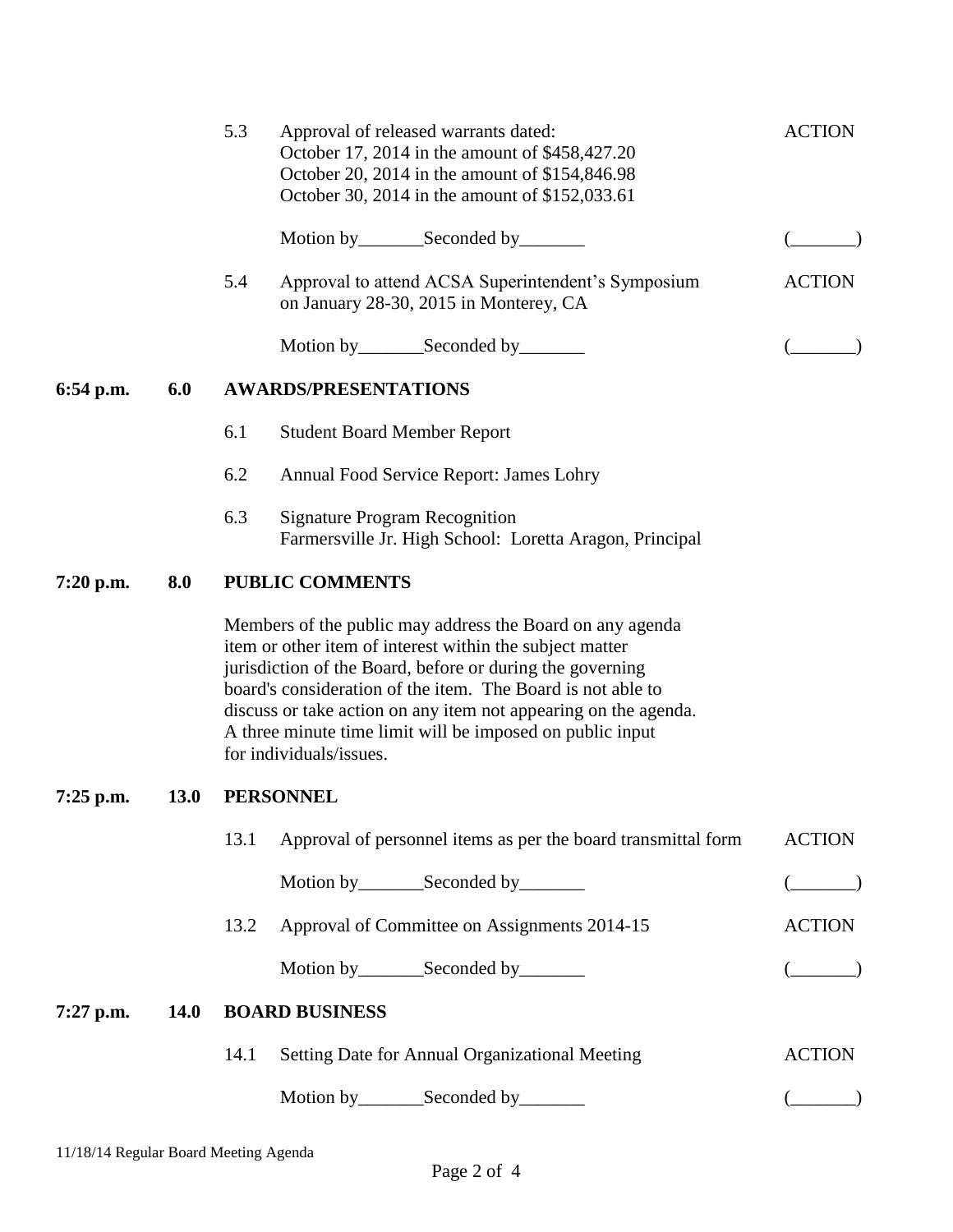| 7:32 p.m.   | <b>15.0</b> | Consideration of any item any member of the Board<br>14.2<br>wishes to have on the agenda for the next meeting<br><b>BUSINESS SERVICES</b>                                                                                                                                                          |                                                                                                                                                                 |               |  |  |
|-------------|-------------|-----------------------------------------------------------------------------------------------------------------------------------------------------------------------------------------------------------------------------------------------------------------------------------------------------|-----------------------------------------------------------------------------------------------------------------------------------------------------------------|---------------|--|--|
|             |             | 15.1                                                                                                                                                                                                                                                                                                | Approval to Increase Food Service Director's Work Days                                                                                                          |               |  |  |
|             |             |                                                                                                                                                                                                                                                                                                     | Motion by___________Seconded by__________                                                                                                                       |               |  |  |
|             |             | 15.2                                                                                                                                                                                                                                                                                                | <b>Approval of Budget Revision Report</b>                                                                                                                       | <b>ACTION</b> |  |  |
|             |             |                                                                                                                                                                                                                                                                                                     | Motion by___________Seconded by__________                                                                                                                       |               |  |  |
|             |             | 15.3                                                                                                                                                                                                                                                                                                | Adoption of Resolution #08-11-18-14 Relating to the<br>Securities and Exchange Commission Municipalities<br><b>Continuing Disclosure Cooperation Initiative</b> | <b>ACTION</b> |  |  |
|             |             |                                                                                                                                                                                                                                                                                                     | Motion by________Seconded by________                                                                                                                            |               |  |  |
|             |             | 15.4                                                                                                                                                                                                                                                                                                | Adoption of Resolution #09-11-18-14 Approving<br>Disclosure Procedures for Public Debt Issuances and<br><b>Related Continuing Disclosure Obligations</b>        | <b>ACTION</b> |  |  |
|             |             |                                                                                                                                                                                                                                                                                                     | Motion by___________Seconded by__________                                                                                                                       |               |  |  |
| 7:40 p.m.   | <b>17.0</b> | <b>FUTURE MEETING DATES</b>                                                                                                                                                                                                                                                                         |                                                                                                                                                                 |               |  |  |
|             |             | 17.1<br>December 9, 2014<br>January 13, 2015                                                                                                                                                                                                                                                        |                                                                                                                                                                 |               |  |  |
| $7:45$ p.m. | <b>20.0</b> | <b>ADJOURNMENT TO CLOSED SESSION</b><br>P.M.                                                                                                                                                                                                                                                        |                                                                                                                                                                 |               |  |  |
|             |             | 20.1                                                                                                                                                                                                                                                                                                | Public Employee: Discipline/Dismissal/Release<br>(Gov. Code $\S$ 54957)                                                                                         |               |  |  |
|             |             | 20.2<br>Conference with Labor Negotiator (G.C. 54956.7)<br>It is the intention of the Board to meet in closed session<br>to review its position and to instruct its designated reps:<br>Agency Designated Representative: Ofelia Ceja-Lariviere<br>and Jason Kaff; Name of Organization: CSEA & FTA |                                                                                                                                                                 |               |  |  |
|             |             | OPEN SESSION P.M.                                                                                                                                                                                                                                                                                   |                                                                                                                                                                 |               |  |  |
| 8:40 p.m.   | 21.0        | <b>ACTION TAKEN ON CLOSED SESSION ITEMS</b>                                                                                                                                                                                                                                                         |                                                                                                                                                                 |               |  |  |
|             |             | 21.1<br>Public Employee: Discipline/Dismissal/Release                                                                                                                                                                                                                                               | <b>ACTION</b>                                                                                                                                                   |               |  |  |
|             |             |                                                                                                                                                                                                                                                                                                     | Motion by________Seconded by________                                                                                                                            |               |  |  |